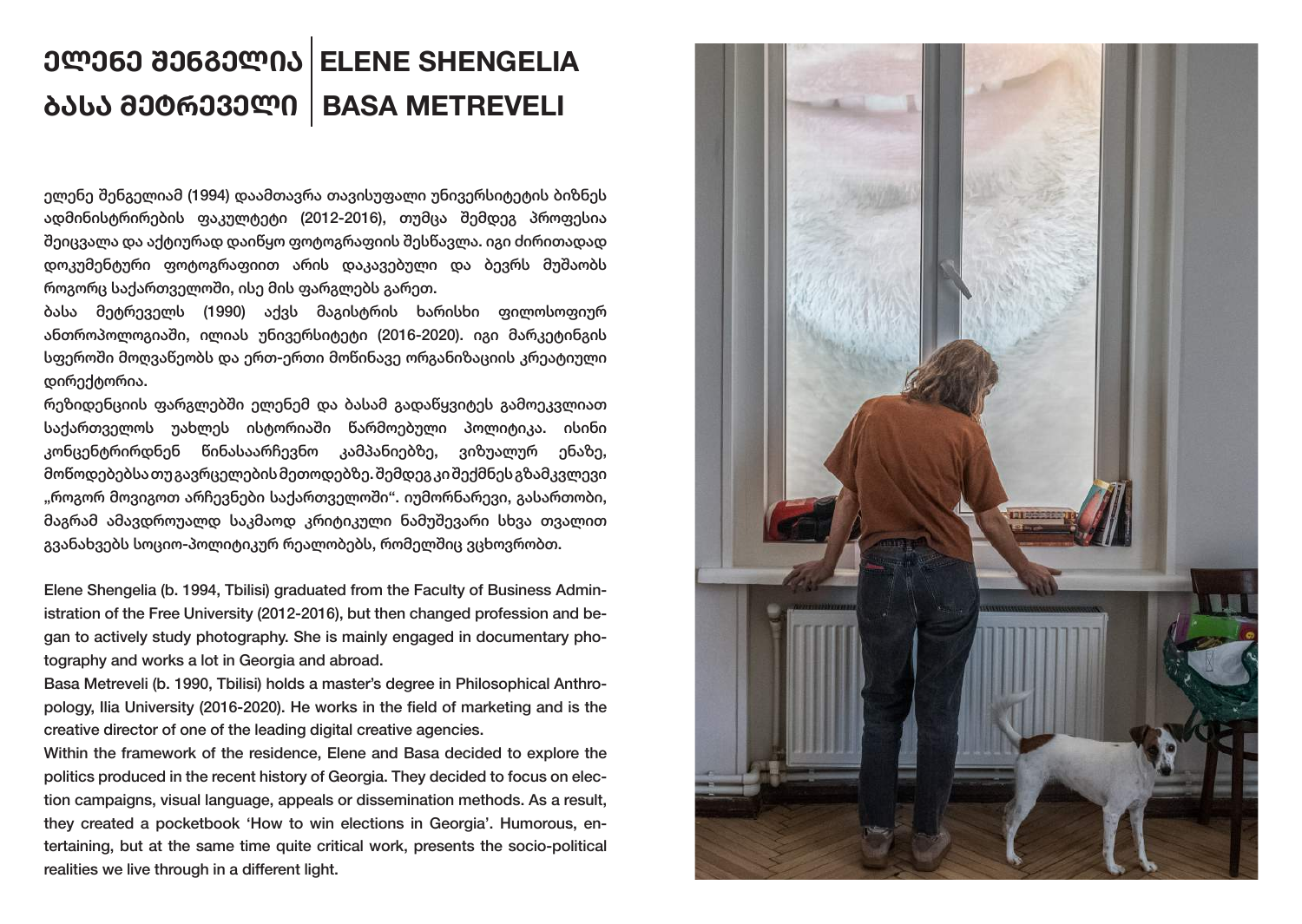**ᲰᲔᲘ! ᲫᲐᲚᲘᲐᲜ ᲛᲝᲮᲐᲠᲣᲚᲘ ᲕᲐᲠ ᲗᲥᲕᲔᲜᲗᲐᲜ ᲡᲐᲣᲑᲠᲘᲗ! ᲣᲙᲐᲜᲐᲡᲙᲜᲔᲚᲘ ᲠᲐᲛᲓᲔᲜᲘᲛᲔ ᲗᲕᲘᲡ ᲒᲐᲜᲛᲐᲕᲚᲝᲑᲐᲨᲘ, ᲗᲥᲕᲔᲜᲘ ᲜᲐᲛᲣᲨᲔᲕᲐᲠᲘ ᲠᲐᲦᲐᲪᲜᲐᲘᲠᲐᲓ ᲛᲝᲣᲚᲝᲓᲜᲔᲚ ᲠᲐᲛᲔᲓ ᲒᲐᲠᲓᲐᲘᲥᲛᲜᲐ. ᲗᲐᲕᲘᲓᲐᲜ ᲐᲛᲑᲐᲕᲘ ᲞᲘᲠᲐᲓ/ ᲞᲝᲚᲘᲢᲘᲙᲣᲠ ᲛᲨᲝᲑᲘᲐᲠᲝᲑᲘᲡ ᲨᲔᲛᲓᲒᲝᲛ ᲓᲔᲞᲠᲔᲡᲘᲐᲡ ᲔᲮᲔᲑᲝᲓᲐ, ᲗᲣᲛᲪᲐ ᲨᲔᲛᲓᲔᲒ ᲬᲛᲘᲜᲓᲐᲓ ᲞᲝᲚᲘᲢᲘᲙᲣᲠᲨᲘ ᲒᲐᲓᲐᲘᲖᲐᲠᲓᲐ. ᲠᲝᲒᲝᲠ ᲛᲝᲮᲓᲐ ᲔᲡ?**

დაიცა, ტერმინი "პოლიტიკური მშობიარობის შემდგომი დეპრესია" ამ წამს გამოიგონე? რადგან არასდროს გვსმენია, ზუსტად ასახავს ქართულ სოციალურ, ეკონომიკურ და პოლიტიკურ რეალობას მას შემდეგ, რაც გამოვეყავით საბჭოთა კავშირს. და ეს ძალიან სევდიანია. როდესაც პირველად წარვადგინეთ ჩვენი განაცხადი მშობიარობის შემდგომ დეპრესიაზე, ჯერ კიდევ არ ვიცოდით ზუსტად რა გამოვიდოდა. რეზიდენცია დაიწყო და ჩვენს მენტორს შევხვდით, მივედით დასკვნადე, რომ თემის შეცვლა უფრო უკეთესი/მოსახერხებელი იქნებოდა. ელენე, ბოლო წელიწადია ქართული ქუჩების პოლიტიკურ პოსტერებს უღებს. ის ცდილობდა პასუხები ეპოვა კითხვებზე, როგორებიცაა: როგორ ცვლის პოსტერები ქუჩებს, როგორ აბსურდულად გამოიყენებიან და როგორ არის ხალხი წარმოდგენილი ამ პოსტერების წინ. არიან ეს პოსტერები რელევანტური? ელენეს ამ ფოტოების უბრალოდ შეგროვება კიარ უნდოდა, არამედ გამოენახა რაღაც ახალი ფორმა და გზა მათ გადმოსაცემად. ისე მოხდა, რომ ბასას უკვე ქონდა ქართული პოლიტიკური პოსტერების მნიშვნელობების დეკონსტრუქციის გამოცდილება. შესაბამისად, ორივე შევთანხმდით თემაზე და წარვუდგინეთ ჩვენს კურატორებსა და მენტორს.

#### **HEY! SUPER NICE TO CHAT WITH YOU HERE! SOMEHOW, YOUR WORK GREW INTO SOMETHING UNEXPECTED WITH-IN THE LAST FEW MONTHS. YOU STARTED OUT WITH THIS**

#### **PERSONAL/POLITICAL POST-PARTUM DEPRESSION SUBJECT, BUT THEN WENT INTO THE PURELY POLITICAL. HOW DID IT HAPPEN?**

A: Did you just coin the term "political post-partum depression"? Because we never heard of it before, it really describes what Georgian social, economical and political affairs have been after Georgia parted with the Soviet Union. And it is a sad thing. When we submitted our application about post-partum, we kind of had no exact idea what will come out of it. When residency started, and we met our mentor, we thought it would have been more convenient to change the subject. In the past years, Elene was taking pictures of political posters in the streets. She was trying to explore questions like how the posters change the streets, how absurdly they look, how people in the streets are represented in front of these posters. Are they even relevant? But she really didn't want to just collect and document these photos, and wanted to find some new form to represent them. It so happened that Basa also had previous experience with deconstructing true meanings behind the Georgian political posters. So we both easily agreed on the subject and suggested it to our curators and mentor.

### **ᲠᲐᲢᲝᲛ ᲐᲘᲠᲩᲘᲔᲗ ᲡᲐᲢᲘᲠᲘᲡ ᲔᲡ ᲤᲝᲠᲛᲐ? ᲤᲘᲥᲠᲝᲑᲗ, ᲠᲝᲛ ᲒᲐᲓᲛᲝᲪᲔᲛᲘᲡ ᲔᲡ ᲒᲖᲐ ᲠᲔᲚᲔᲕᲐᲜᲢᲣᲠᲘᲐ? ᲔᲙᲣᲗᲕᲜᲘᲡ ᲔᲡ ᲥᲐᲠᲗᲣᲚ ᲙᲣᲚᲢᲣᲠᲐᲡ? ᲐᲜ ᲡᲮᲕᲐᲜᲐᲘᲠᲐᲓ ᲠᲝᲛ ᲕᲘᲙᲘᲗᲮᲝ: ᲐᲠᲘᲡ ᲞᲝᲚᲘᲢᲘᲙᲣᲠᲘ ᲡᲐᲢᲘᲠᲐ ᲬᲐᲠᲛᲝᲓᲒᲔᲜᲘᲚᲘ ᲡᲐᲥᲐᲠᲗᲕᲔᲚᲝᲨᲘ ᲐᲛᲟᲐᲛᲐᲓ ᲐᲜ ᲧᲝᲤᲘᲚᲐ ᲐᲥᲐᲛᲓᲔ?**

ჩვენ ვფიქრობთ, რომ ზოგადი ქართული რეალობა იყო ის, რამაც გადმოცემის ამ ფორმამდე - სატირამდე მიგვიყვანა. პოსტერების განლაგება და ვიზუალი იმდენად იყო აბსურდში ჩაძირული, რომ სატირა თავისთავად გამოვიდა. ჩვენ შეგვეძელო გვეტირა ამაზე, ან გვეცინა. პრინციპში, იგივე შეიძლება ითქვას ქართულ პოლიტიკაზეც. თან, სიცილი იმაზე, რაზეც უნდა გეტირებოდეს ნამდვილად დამახასიათებელია საქართველოსთვის. ჩვენ ვფიქრობთ, რომ ეს ერთგვარი ქართული კოლექტიური გამკლავების მექანიზმია, წარსულშიც და აწმყოშიც მოვერგოთ პოლიტიკურ, სოციალურ და ეკონომიკურ რეალობებს. ჩვენ ვფიქრობთ, რომ სატირა რელევანტურია. თანაც სატირა ისეთი ფორმაა, რომელსაც შესაბამისობა ისტორიის არცერთ მონაკვეთში დაუკარგავს,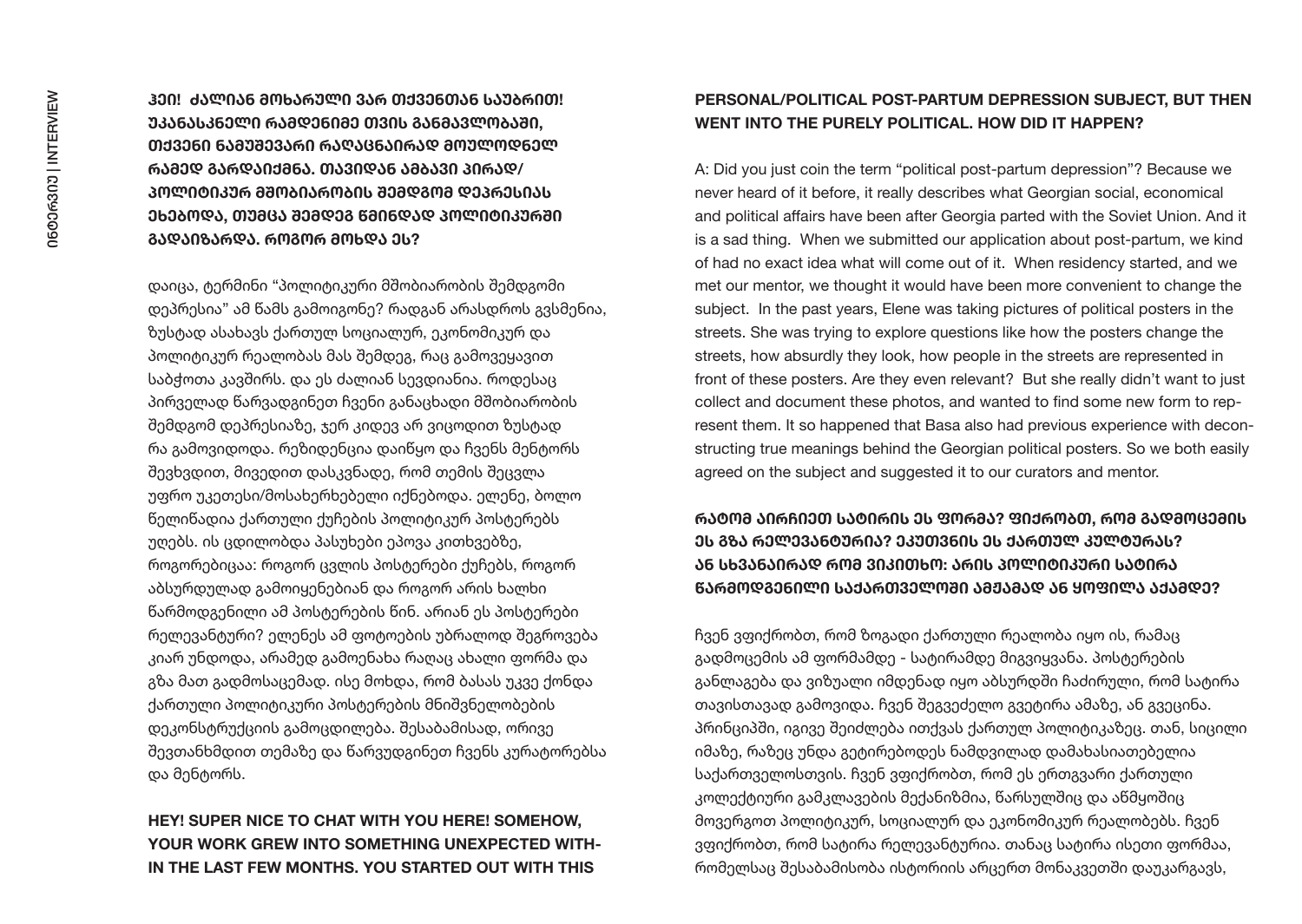არამარტო საქართველოში. თან ისიც ვიცით, რომ შეიძლება კლიშე იყოს, რადგან პოლიტიკური სატირა ხშირია ქართულ ტელევიზიაში და ხელოვნებაში, მაგრამ ამ კლიშეებშიცაა რაღაც მნიშვნელოვანი. კლიშე იმიტომაა კლიშე, რომ მასში რაღაც საინტერესოა, რასაც ყოველთვის შეგიძლია დაუბრუნდე. უბრალოდ უნდა შეძლო და დაინახო რაღაც ახალი მასში. ჩვენი პროექტიც ზუსტად ამ ახლის აღმოჩენაზეა.

### **WHY DID YOU CHOOSE THIS FORM OF SATIRE? DO YOU THINK THIS FORM IS RELEVANT AT THE MOMENT? DOES IT BELONG TO THE GEOR-GIAN CULTURE? OR MAYBE RATHER: IS POLITICAL SATIRE PRESENT IN GEORGIA AT THE MOMENT AND/OR PREVIOUSLY?**

We think it was materials and political affairs in Georgia, which lead us to the form of satire. The look and application of the posters were so immersed in absurdity, that satire came out by itself. We could have cried about it or laughed about it. The same applies to Georgian politics in general as well. And yes, it is a very Georgian way to laugh about things you should be crying about. We think it is kind of a collective coping mechanism to adjust to the political, social, and economic realities the country/nation had to face during its history and is facing now. We think that yes, satire is relevant. Satire is a form that has never really ceased to be relevant from the down of history, not only in Georgia. And, we know that it's cliché and of course, political satire is very usual for Georgian TV shows and even for the art scene, but there is something noteworthy about cliché. A cliché is a cliché because there is something important, something that's always interesting to return. You just have to try to find something new in cliché, try to find new insight into it, and that's what we tried to do with this playbook.

#### **ᲐᲦᲜᲘᲨᲜᲔ, ᲠᲝᲛ ᲞᲠᲝᲔᲥᲢᲘᲡ ᲥᲕᲐᲙᲣᲗᲮᲔᲓᲘ ᲔᲚᲔᲜᲔᲡ ᲤᲝᲢᲝᲔᲑᲘᲐ, ᲛᲐᲒᲠᲐᲛ ᲗᲕᲐᲚᲡᲐᲩᲘᲜᲝᲐ, ᲠᲝᲛ ᲑᲔᲕᲠᲡᲐᲪ ᲘᲙᲕᲚᲔᲕᲓᲘᲗ. ᲡᲐᲓ ᲔᲫᲔᲑᲓᲘᲗ ᲙᲕᲚᲔᲕᲘᲡ ᲛᲐᲡᲐᲚᲐᲡ?**

ეს პროექტის ყველაზე რთული ნაწილი იყო. საბედნიეროდ, ბატონ ემზარ ჯგერენაიას ქონდა შეგროვებული 1990-2012 წლების პოლიტიკური პოსტერები, რომლებიც პარლამენტის ბიბლიოთეკაში ინახება. თუმცა

2012 წლის შემდგომ პოსტერებს ვეძებდით ფორუმებზე, სოციალურ მედიაში, კერძო შემგროვებლებთან, ვჭრიდით ფოტოებს დოკუმენტური ფილმიდან თანამედროვე საქართველოს შესახებ და ა.შ ძალიან დიდი დრო დაგვჭირდა, რომ შეგვეგროვებინა და შემდგომში დაგვემუშავებინა მასალა. ძალიან შრომატევადი იყო მათი ანალიზი სხვადასხვა პერსპექტივიდან და მის ერთ ნამუშევრად შეკვრა.

# **YOU MENTION THAT THE BASE FOR THE PROJECT WAS ELENE'S PHO-TOGRAPHS. BUT IT ALSO SEEMS THAT THERE WAS ALSO RESEARCH AS WELL BESIDES THIS. WHERE DID YOU LOOK FOR MATERIAL?**

It was the hardest part of the project. Fortunately for us, Mr Emzar Jgerenaia had collected some political posters from 1990 till 2012 and made them part of the Library of National Parliament. But for political posters from 2012 and their real-world applications we had to look for them on forums, social media, private collections, cut the images from the documentary movies about the history of contemporary Georgia etc. It took a lot of time to collect and then process all the material. Analysing them from different kinds of perspectives, and then putting them in one organized form, took an effort.

**ᲐᲛ ᲕᲠᲪᲔᲚᲘ ᲙᲕᲚᲔᲕᲘᲡ ᲩᲐᲢᲐᲠᲔᲑᲘᲡ ᲨᲔᲛᲓᲔᲒ, ᲠᲝᲒᲝᲠ ᲓᲐᲐᲮᲐᲡᲘᲐᲗᲔᲑᲓᲘᲗ 2 ᲡᲘᲢᲧᲕᲘᲗ ᲥᲐᲠᲗᲣᲚᲘ ᲞᲝᲚᲘᲢᲘᲙᲣᲠᲘ ᲞᲝᲡᲢᲔᲠᲔᲑᲘᲡ ᲔᲕᲝᲚᲣᲪᲘᲐᲡ? ᲠᲝᲒᲝᲠ ᲐᲓᲒᲘᲚᲐᲡ ᲙᲘᲓᲔᲑᲓᲜᲔᲜ ᲛᲐᲗ? ᲗᲥᲕᲔᲜ ᲛᲣᲨᲐᲝᲑᲗ ᲒᲐᲡᲐᲝᲪᲐᲠ ᲓᲐ ᲐᲑᲡᲣᲠᲓᲣᲚ ᲕᲘᲖᲣᲐᲚᲣᲠ ᲛᲐᲡᲐᲚᲐᲖᲔ. ᲔᲡ ᲐᲑᲡᲣᲠᲓᲣᲚᲝᲑᲐ ᲙᲘ ᲡᲐᲔᲠᲗᲝᲓ ᲐᲠ ᲐᲙᲜᲘᲜᲔᲑᲡ ᲜᲐᲨᲠᲝᲛᲡ.**

ქართული პოლიტიკური პოსტერების ანალიზის პროცესში, ნათელი იყო, რომ ქართველი პოლიტიკოსების კომუნიკაციის სტრატეგია წრეზე მოძრაობდა. შეიძლება გარეგანი ფორმები და გამოხატულება შეიცვალა უკეთესი ფოტოებითა და გრაფიკული დიზაინით, თუმცა შინაარსი და მთავარი იდეა იგივე დარჩა. ამიტომ ჩვენი მთავარი მიზანი ზუსტად ამ მანკიერი წრის გამოაშკარავება იყო და თან ისე, რომ ყველასთვის მარტივად აღსაქმელი ყოფილიყო.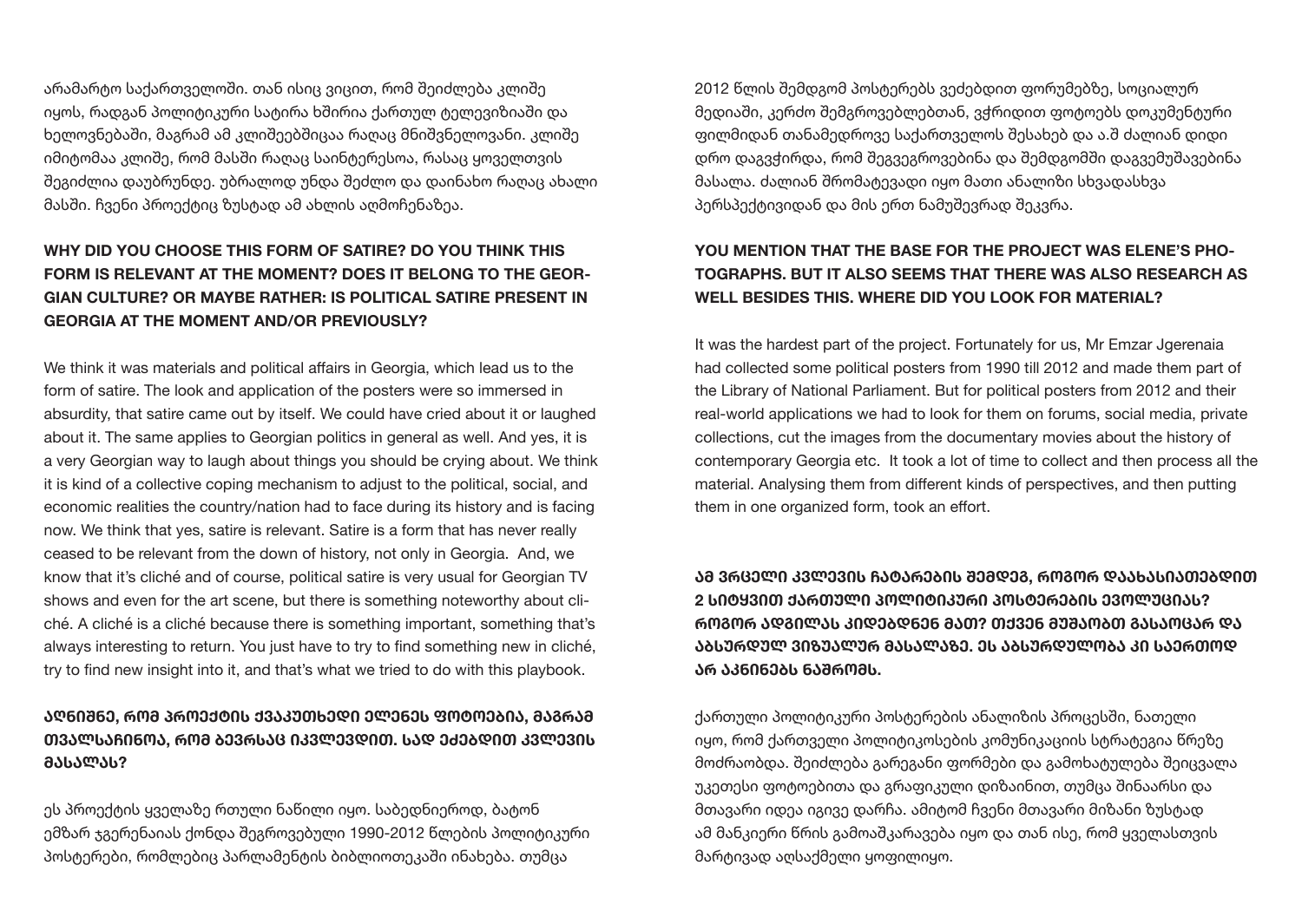